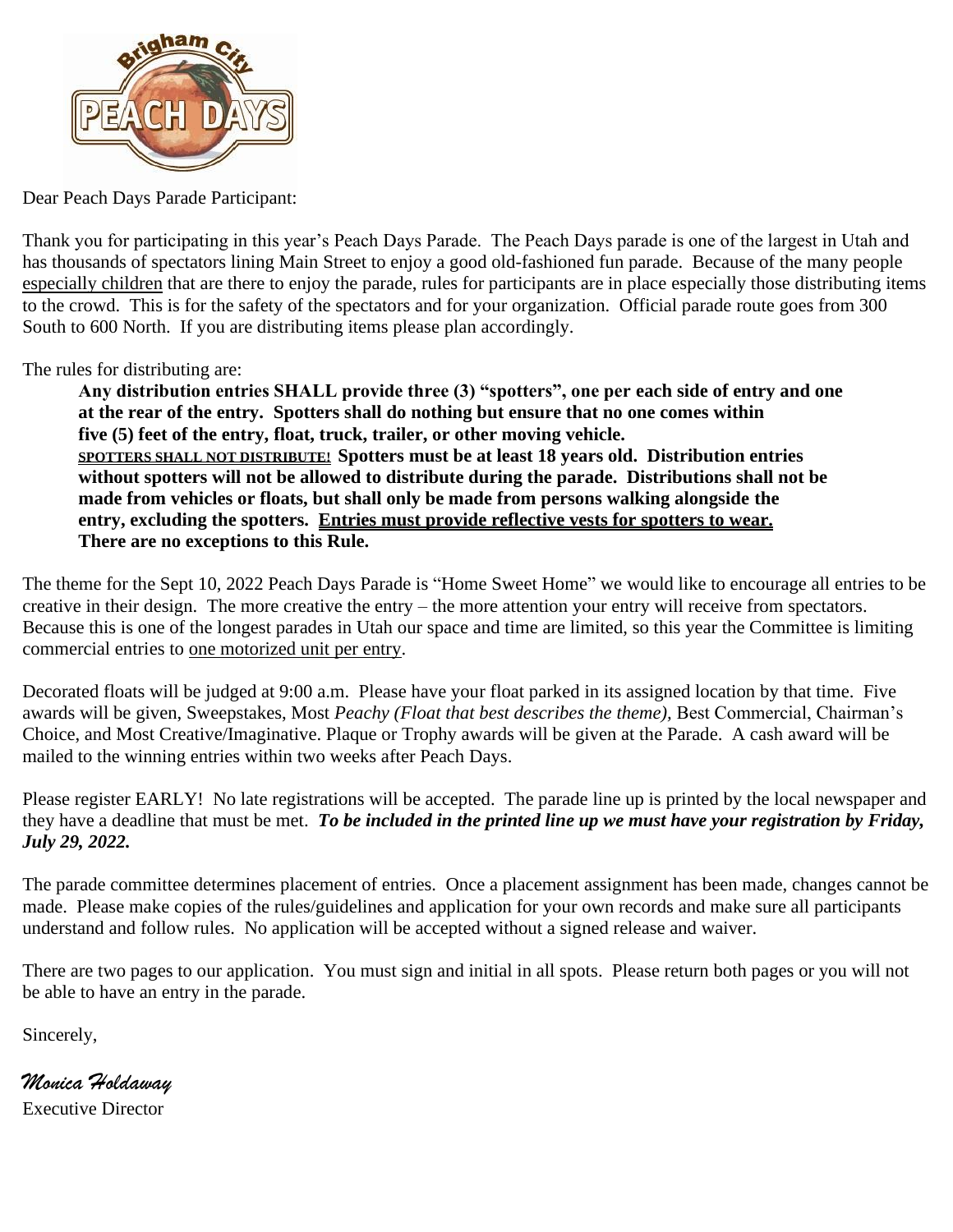## **Brigham City Peach Days Parade - Saturday September 10, 2022 @ 10:00 a.m.**

| Walkers/Dancers Float Float (floats consist of fully decorated trailer bed) |            |           |  |
|-----------------------------------------------------------------------------|------------|-----------|--|
|                                                                             |            |           |  |
|                                                                             |            |           |  |
|                                                                             |            |           |  |
|                                                                             |            |           |  |
|                                                                             |            |           |  |
| <b>Distributing Entry (Required please circle)</b>                          | <b>YES</b> | <b>NO</b> |  |
|                                                                             |            |           |  |
|                                                                             |            |           |  |
|                                                                             |            |           |  |
|                                                                             |            |           |  |

Announcement: Please print or type in 50 words or less what you would like said about your entry. This announcement will be read by our parade announcers at 4 areas during the parade route!

\_\_\_\_\_\_\_\_\_\_\_\_\_\_\_\_\_\_\_\_\_\_\_\_\_\_\_\_\_\_\_\_\_\_\_\_\_\_\_\_\_\_\_\_\_\_\_\_\_\_\_\_\_\_\_\_\_\_\_\_\_\_\_\_\_\_\_\_\_\_\_\_\_\_\_\_\_\_\_\_\_\_\_\_\_\_\_\_\_\_\_\_\_\_\_\_\_  $\overline{\phantom{a}}$  , and the contribution of the contribution of the contribution of the contribution of the contribution of the contribution of the contribution of the contribution of the contribution of the contribution of the

### \_\_\_\_\_\_\_\_\_\_\_\_\_\_\_\_\_\_\_\_\_\_\_\_\_\_\_\_\_\_\_\_\_\_\_\_\_\_\_\_\_\_\_\_\_\_\_\_\_\_\_\_\_\_\_\_\_\_\_\_\_\_\_\_\_\_\_\_\_\_\_\_\_\_\_\_\_\_\_\_\_\_\_\_\_\_\_\_\_\_\_\_\_\_\_\_\_ **PLEASE READ RULES AND WAIVER AND SIGN FORM!**

I agree that I have read and understand the entire application for entry as a participant in the 2022 Peach Days parade, including the set forth rules and guidelines for the parade. I agree that as a participant, I will fully comply with the rules for the parade. I understand that the Brigham City Police Department and the Parade officials will monitor compliance with said rules. I understand that any violation of such rules may cause my participation in the parade to be immediately terminated and that I may not be eligible for participation in future Peach Days Parades. I agree that should I be notified of the termination of my participation by the Police Department or the Parade officials, I will follow their directions immediately and peacefully. I agree to assume all liability and to hold Brigham City Corporation, the Box Elder Chamber of Commerce, State of Utah, the Utah Department of Transportation, The Utah Transportation Commission, and the Utah Highway Patrol and their officers, agents and employees harmless from all claims arising and resulting from any injuries or damage from my actions or inactions, whether from my negligence or intentional conduct, and whether such actions constitute violations of said rules or not. I understand that I am solely responsible and liable for injuries and damage to others who are injured or damaged by personnel, equipment, vehicles, floats, or animals, or distributions that are a part of my entry and I hold Brigham City Corporation and The Box Elder Chamber of Commerce harmless for said injuries and damages. I understand that notwithstanding the efforts of the organizers of the 2022 Peach Days parade, hazards to my safety and to the safety of my property may exist. I agree to waive any and all claims against Brigham City Corporation and The Box Elder Chamber of Commerce resulting from any injuries or accidents that may occur to me, including serious injury, death, and/or any damage to my property. I further agree to abide by all the rules and regulations pertaining to these events set forth in these documents and any other written or verbal directions from the directors of this event.

I, the undersigned also agree to indemnify and release all parties contemplated herein for the cancellation of Peach Days, due to an act of a foreign enemy, riot, civil commotion or disorder, mob violence, act of civil disobedience, act of terrorism, plague, epidemic, pandemic, outbreaks of infectious disease or any other public health crisis, including quarantine or other employee restrictions, act of authority whether lawful or unlawful, compliance with any law or governmental order, rule, regulation or direction, curfew restriction, act of God or natural disaster such as but not limited to violent storm, cyclone, typhoon, hurricane, tornado, blizzard, earthquake, volcanic activity, landslide, tidal wave, tsunami, flood, damage or destruction by lightning, drought; explosion, fire, or any other unforeseen event outside the control of those parties contemplated herein ("Force Majeure Event").

Signature of person responsible for entry **the controllation of the controllation** of  $\mathbf{D}$ ate

# *To Be Included in Printed Line Up Applications are due by July 29, 2022*

*Please check the fee that applies to you.* 

\_\_\_\_\_Commercial Entries Parade Fee \$25.00 \_\_\_\_ Non-Profit – No Charge\_\_\_\_\_\_\_\_\_\_\_\_\_\_\_ 501c tax #

\_\_\_\_\_Box Elder Chamber Member \$15.00

**Please send all applications to:** Box Elder Chamber of Commerce - 6 North Main Street - Brigham City, UT 84302 435-723-5761 (fax) [monica@boxelderchamber.com](mailto:monica@boxelderchamber.com) (email)

**Please make your checks payable to: Box Elder Chamber of Commerce - No cash please!** *Continued on Page 2*